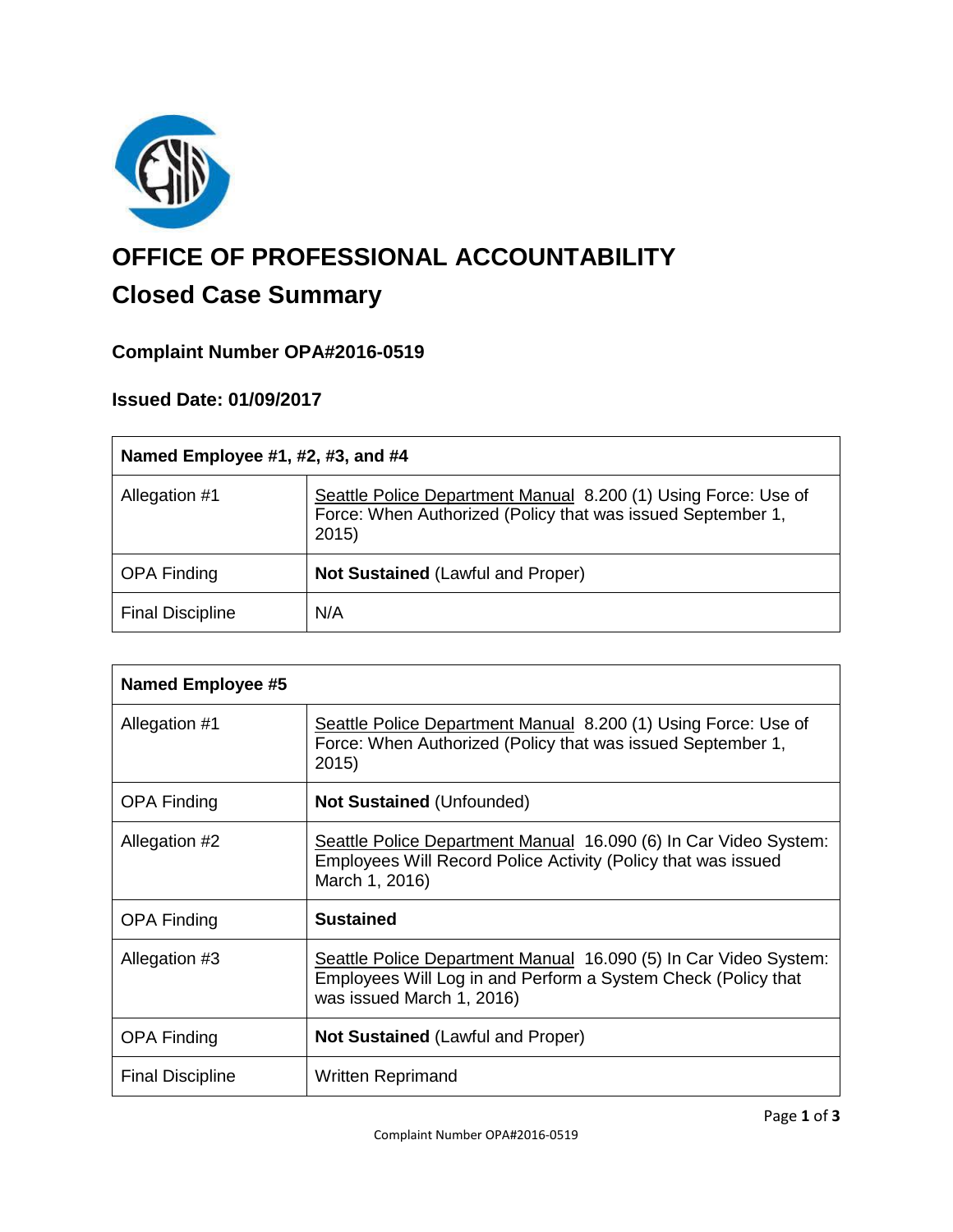#### **INCIDENT SYNOPSIS**

The Named Employees contacted the Complainant in a park and took him into custody.

#### **COMPLAINT**

The complainant alleged that the Named Employees "illegally detained him" and "hospitalized him against his will." The complainant also alleged that while being detained at the scene prior to being transported to the hospital, the Named Employees hurt him when a knee or knees were placed on/near his lower back and legs and when "the magazines in their gun belts" pressed against his bare feet and groin area when "they laid on top" of him.

During the Intake Process, OPA discovered that Named Employee #5 did not have ICV for this incident.

#### **INVESTIGATION**

The OPA investigation included the following actions:

- 1. Review of the complaint
- 2. Review of In-Car Videos (ICV)
- 3. Search for and review of all relevant records and other evidence
- 4. Interviews of SPD employees

#### **ANALYSIS AND CONCLUSION**

The complainant was acting in a way that made bystanders believe he needed help and was possibly in crisis. Named Employee #1, #2, #3, #4, and #5 responded and involuntarily committed him to a medical center. Officers responded to a report of a male acting strangely in a park. The complainant was allegedly swinging a shirt with a can inside endangering other people. The Named Employees arrived and observed the complainant throw a shoe at people in the park. The Named Employees waited until they had sufficient units to contact the complainant. The complainant engaged in behavior that would make a reasonable officer believe he was a danger to himself and others. Named Employee #1, a supervisor on scene, decided to involuntarily commit the complainant for an evaluation. The Named Employees used de-escalation while attempting to gain voluntary compliance. Eventually the Named Employees used de minimis force to take the complainant into custody. The Named Employees, except for Named Employee #5 who did not use force, used control holds and body weight to secure the complainant until the ambulance was able to restrain him and transport him to the hospital. Based on the behavior of the subject, it was objectively reasonable for Named Employee #1 to believe the complainant posed a risk to himself and others. Taking the complainant into custody for an evaluation was lawful given these circumstances. In addition, the force used to take him into custody was reasonable, necessary and proportional. The actions of the Named Employees were recorded on video and were consistent with what the Named Employees reported.